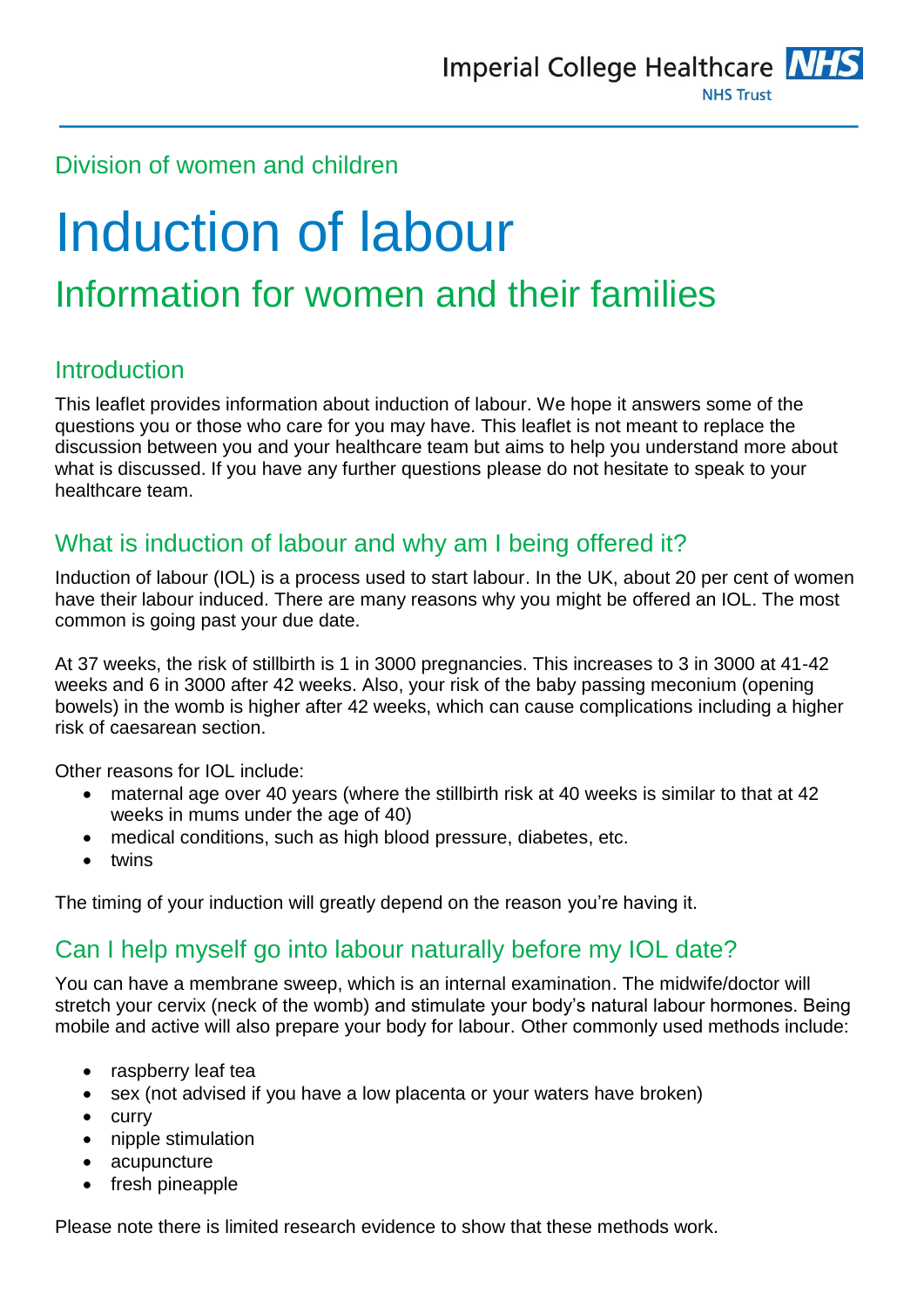# How will I be induced?

We will monitor your baby's heartbeat for 30 minutes and then perform a vaginal examination to assess your cervix. This helps us decide which of the following methods of induction is best for you:

- **1) Softening and shortening of your cervix** (cervical ripening) by inserting the 'labour hormone' medication into the vagina
- **2) Breaking the waters around your baby** (artificial rupture of membrane ARM)
- **3) Using an intravenous oxytocin drip** (syntocinon) to enhance the contractions and open your cervix

We use three types of 'labour hormone' medication for vaginal insertion. The type we recommend depends primarily on the reason for your IOL and other factors such as how many weeks pregnant you are, how soft and open your cervix is and how many babies you have had previously. If you are concerned about the choice of medication, or you have strong feelings about having a particular type of medication, please speak to your doctor. We are happy to create an individualised plan for you.

- **Mysodelle® pessary (200 micrograms of Misoprostol)** it looks like a little tampon and once in place, you can walk around, shower, eat and drink normally. It stays in place for 24 hours before removal (unless you go into labour). Its main advantage is that it works faster (trial evidence showed 11 hours faster total induction time) and is therefore suitable for inpatient IOL
- **Propess® pessary (10 milligrams of Dinoprostone)** is also like a little tampon and is put in your vagina. The pessary slowly releases prostaglandins (labour hormone) and prepares the neck of the womb for labour. Once the pessary is in place you can walk around, shower, eat and drink normally. It is left for 24 hours before it is removed. It is suitable for both outpatient and inpatient IOL
- **Prostin® (1 or 2 milligrams of Dinoprostone)** gel also prepares the neck of the womb for labour. You may need to use it more than once. There must be at least a six-hour period between each application of the gel but this period may be longer if you are having contractions or if the labour ward is very busy

After you have been given the medication:

- you may go into labour
- your waters may break without you being in labour
- the neck of your womb may soften and shorten but you may not have gone into labour. If this happens, your waters will need to be broken and then you will need an oxytocin drip to start your contractions

#### **Artificial rupture of membranes (ARM) 'breaking the waters'**

ARM can be performed if the cervix has started to dilate (open). A small hole is made in the membranes using a slim, sterile, plastic instrument during a vaginal examination. Having your membranes broken should help to stimulate your contractions.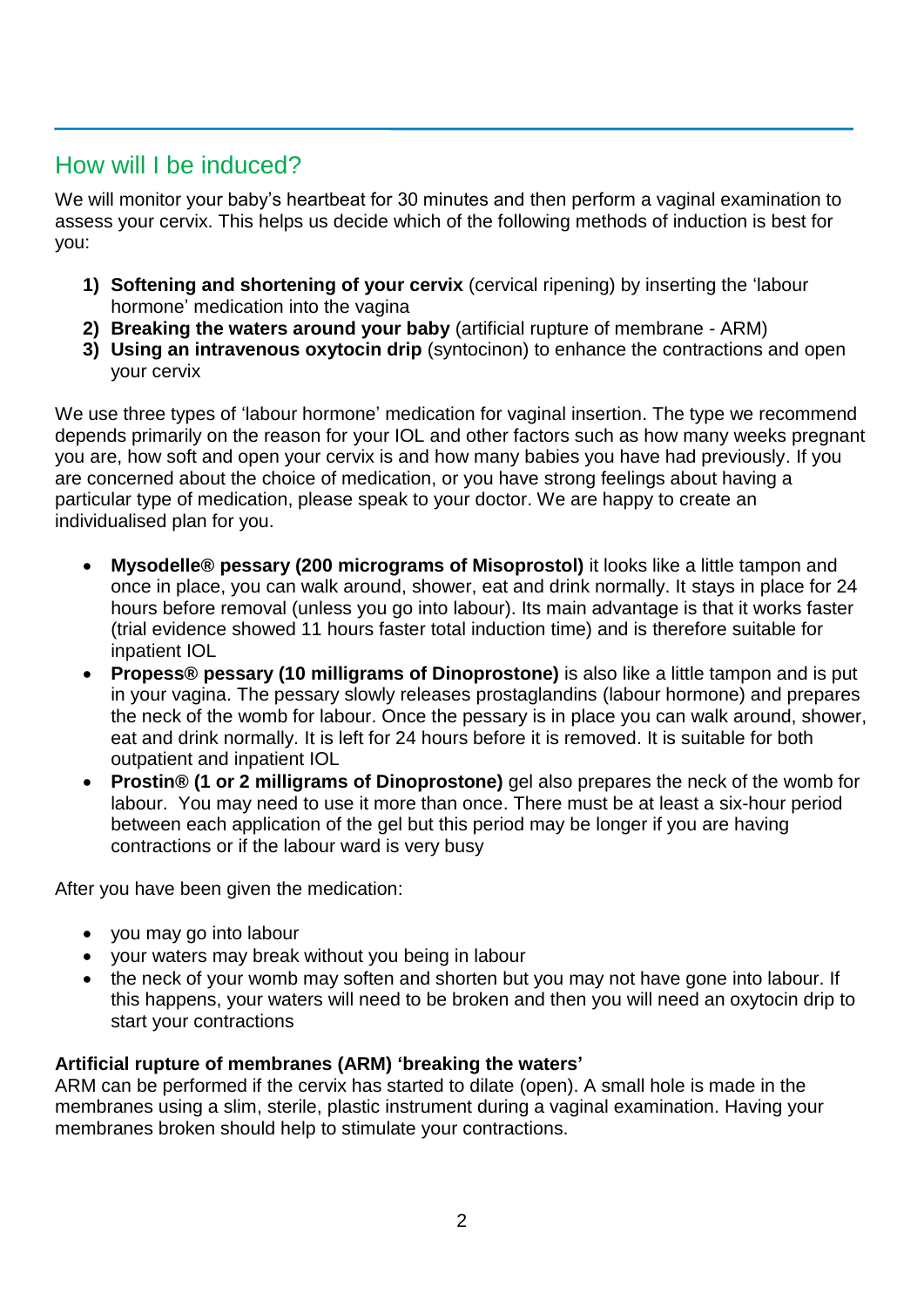#### **Use of oxytocin (syntocinon)**

Sometimes prostaglandins or breaking the waters is enough to start labour but many women require syntocinon (artificial oxytocin), which is given through a drip into a vein in the arm to bring on strong, regular contractions.

It is important to monitor the baby's heartbeat and your contractions continuously, with a monitor that is usually attached to you with elastic straps, while using the oxytocin drip. The contractions can feel stronger when the drip is used.

#### **Balloon catheters**

A balloon catheter is usually offered to women who have previously had a caesarean section. The doctor places the balloon through the cervix and inflates it with 20 millilitres of water. The balloon is the size of an apricot and sits above the cervix, stimulating your body's natural labour hormones to be released, dilating the cervix.

#### Can I go home during the induction?

Women who are being induced for postdates (41+3-41+6) will be encouraged to have an outpatient induction if there aren't any other risk factors. This means that you would go home for the first 24 hours of the induction (called the propess phase).

The benefits of outpatient induction of labour:

- being in your own home environment rather than in hospital
- research has shown that women cope with the early labour (latent labour) period better at home, and that a comfortable environment encourages progress into active labour<sup>1</sup>
- women who have outpatient induction report a better birth experience  $2,3$

When you arrive for outpatient IOL:

- a midwife will put the baby's heartbeat monitor on to assess your baby's heart rate
- a doctor will perform an ultrasound scan to check the level of fluid around your baby (if it is low, we might ask you to stay in hospital instead of going home)
- a midwife with insert a Propess® pessary into your vagina
- we will monitor you again for around 45 minutes

After this you can go home. A midwife will call you that evening to see how you are doing. They will advise you to attend the labour ward 24 hours after the pessary has been inserted to continue your induction of labour.

For safety reasons, you will need to:

- have access to a telephone at home
- be accompanied by an English-speaking adult at all times while at home (if needed)
- be able to come into hospital if you go into labour, break your waters, or have any worries about your baby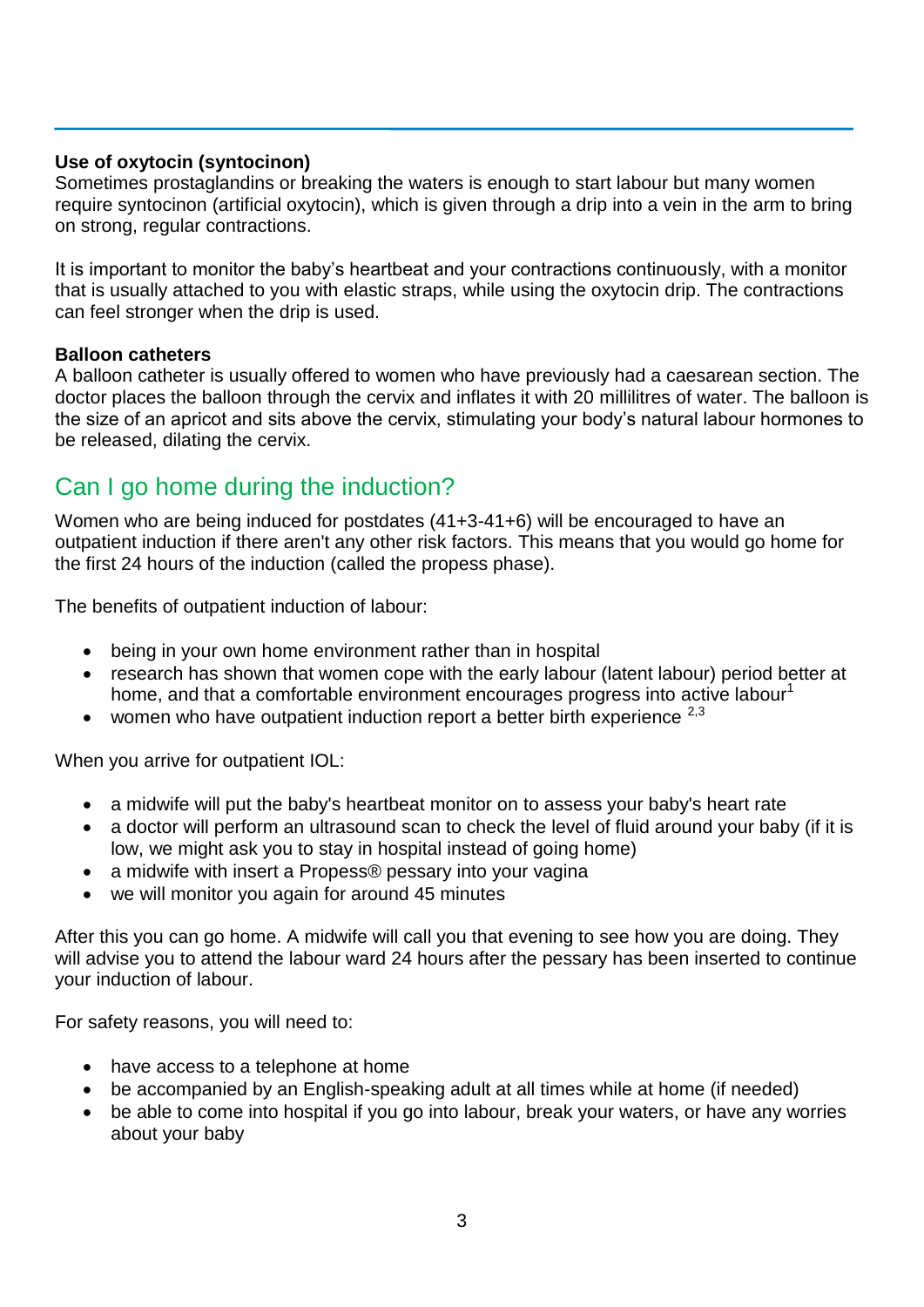### How long will IOL take?

It is different for each woman and depends on how ready the neck of your womb is for birth. In general, it may take two or three days from the start of the IOL to your baby being born.

#### What are the risks involved with induction of labour?

Over-contracting of the womb may occur with either prostaglandins or oxytocin. If Propess® or Mysodelle**®** is being used then this will be removed. If the oxytocin drip is being used then this will either be turned down or off until contractions return to a normal rate. We can give you medication to reduce the contractions if needed.

If IOL is recommended for a clinical reason (such as blood pressure problems, diabetes, having a small baby, or going over 41 weeks), your risk of caesarean section is not increased when compared to other women with the same condition.<sup>4,5</sup> We do not generally recommend IOL at 37-39 weeks unless there are clinical concerns due to the slightly increased risk for babies in terms of brain and lung development, compared with similar babies born at 39-41 weeks.<sup>6</sup>

The main disadvantage of IOL is a woman's experience of the labour process, with lower birth satisfaction scores when compared to spontaneously labouring women. For these reasons, we only recommend an IOL when there are clinical risks, such as blood pressure, diabetes, etc. $\prime$ 

# What pain relief can I have?

All the usual pain relief options can be used during IOL. The early labour pain can last for a longer time and you may want to rent or buy a TENS (transcutaneous electrical nerve stimulation) machine to help you with this period. This is a small, battery-operated device with leads that connect to sticky pads that are placed on your back. It is a safe and effective form of pain relief for women in the early stages of labour. We also offer women early epidurals if they need the syntocinon drip. Please note that while we try our hardest to provide epidurals for women in pain as soon as they make a request, an epidural procedure may sometimes be delayed if:

- the anaesthetic doctor is busy in the operating theatre attending an emergency case
- blood tests and other preparations are needed first, to make the procedure safe for you

## What happens if induction does not work?

If you do not go into labour with prostaglandin/balloon/syntocinon drip, your midwife and obstetrician will discuss your options with you and check you and your baby thoroughly. Depending on your wishes and circumstances, we may offer you:

- a caesarean delivery
- the option to stop the IOL and try again after a break (the next day or later, if appropriate)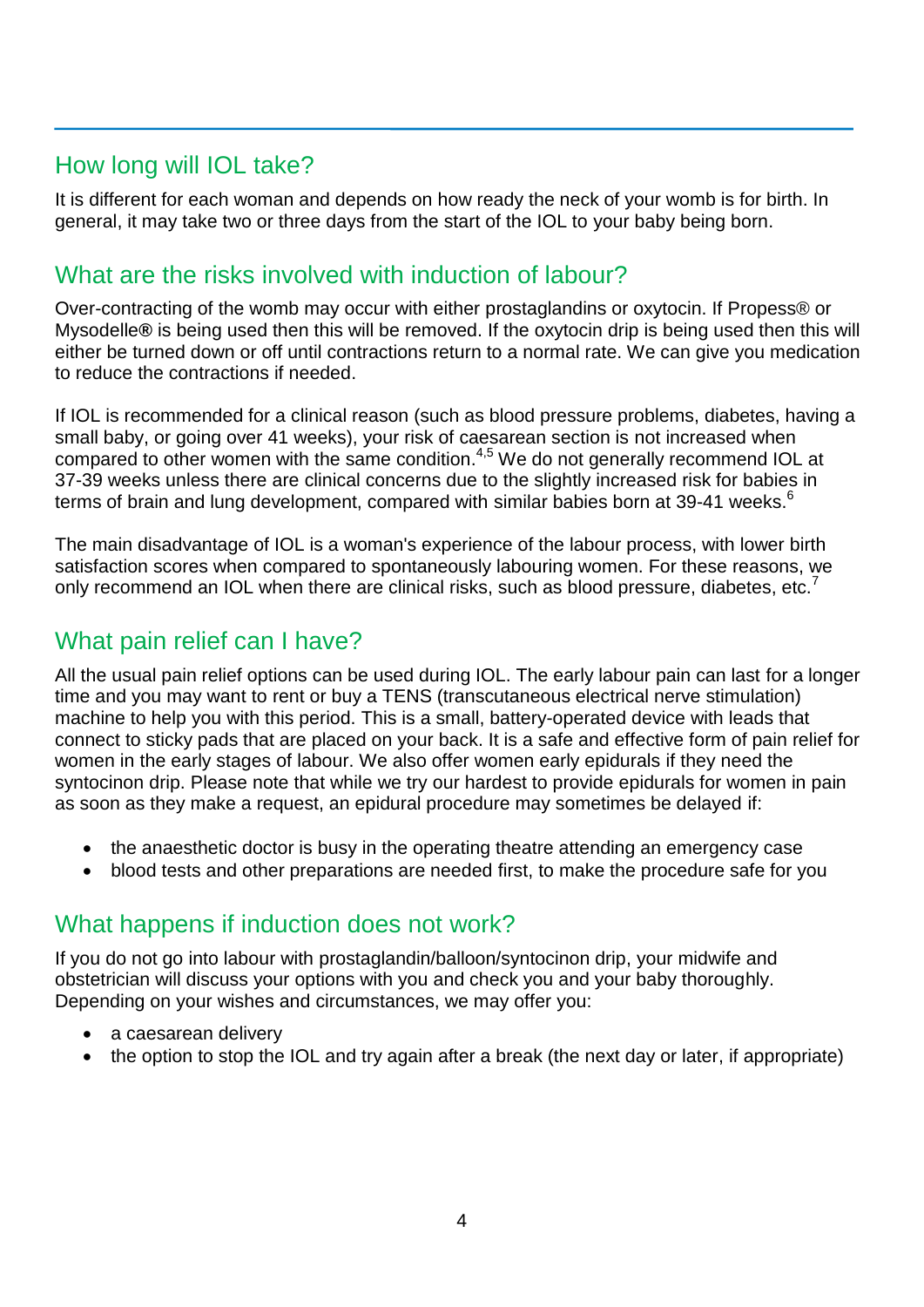#### Can I still have a home birth or go to the birth centre?

If your labour is induced, national guidance (NICE) recommends you have your baby in a consultant-led labour ward.

# What happens if I choose not to be induced?

Your obstetrician or midwife will explain why they recommend induction of labour, but it is your choice whether or not to go ahead. If you choose not to be induced, we can arrange for you to have regular checks of your baby's heartbeat and may offer you a scan to check the amount of fluid around the baby. However, these checks cannot predict how your placenta will continue to work and complications may still occur.

# Why might my induction be delayed?

We understand that it can be upsetting and distressing to have your induction delayed. Occasionally, the unit can become very busy with women arriving in labour or needing urgent care. We always prioritise our workload accordingly and work within the interests of safety. In these circumstances, we might:

- offer you the IOL at another Imperial College Healthcare NHS Trust site
- rebook your IOL for a different day (if appropriate)
- ask you to wait in the antenatal ward, with regular checks for you and your baby, until we can start/continue your IOL

If you have any questions at any time please speak to the senior midwife on duty.

# Where do I go for my induction?

#### For **Queen Charlotte's & Chelsea Hospital:**

- if you are having an outpatient IOL, come to the day assessment unit (ground floor, behind the antenatal clinic) at 07.00 (weekdays) and 10.00 (weekends)
- if you are booked for Lewis Suite, phone the ward on 020 3313 3349 at 07.00. The staff will advise what time is best to come in, depending on the bed status and staffing numbers for the day. The Lewis Suite is located on the first floor of Hammersmith Hospital (opposite the birth centre)
- if you are booked for the labour ward, phone the labour ward coordinator at 11.00 on the day of your induction on 020 3313 5167 or 020 3313 8955. They will advise you of the best time to come in to the ward on that day as it is dependent on staffing and workload

#### For **St Mary's Hospital:**

- come to triage on the labour ward (first floor, Clarence memorial wing) at 08.00
- if you are having an outpatient IOL, you will be sent home from there. If you are staying in hospital, we will transfer you to Alec Bourne 2 ward after you have been given your induction agent and the usual checks have been carried out